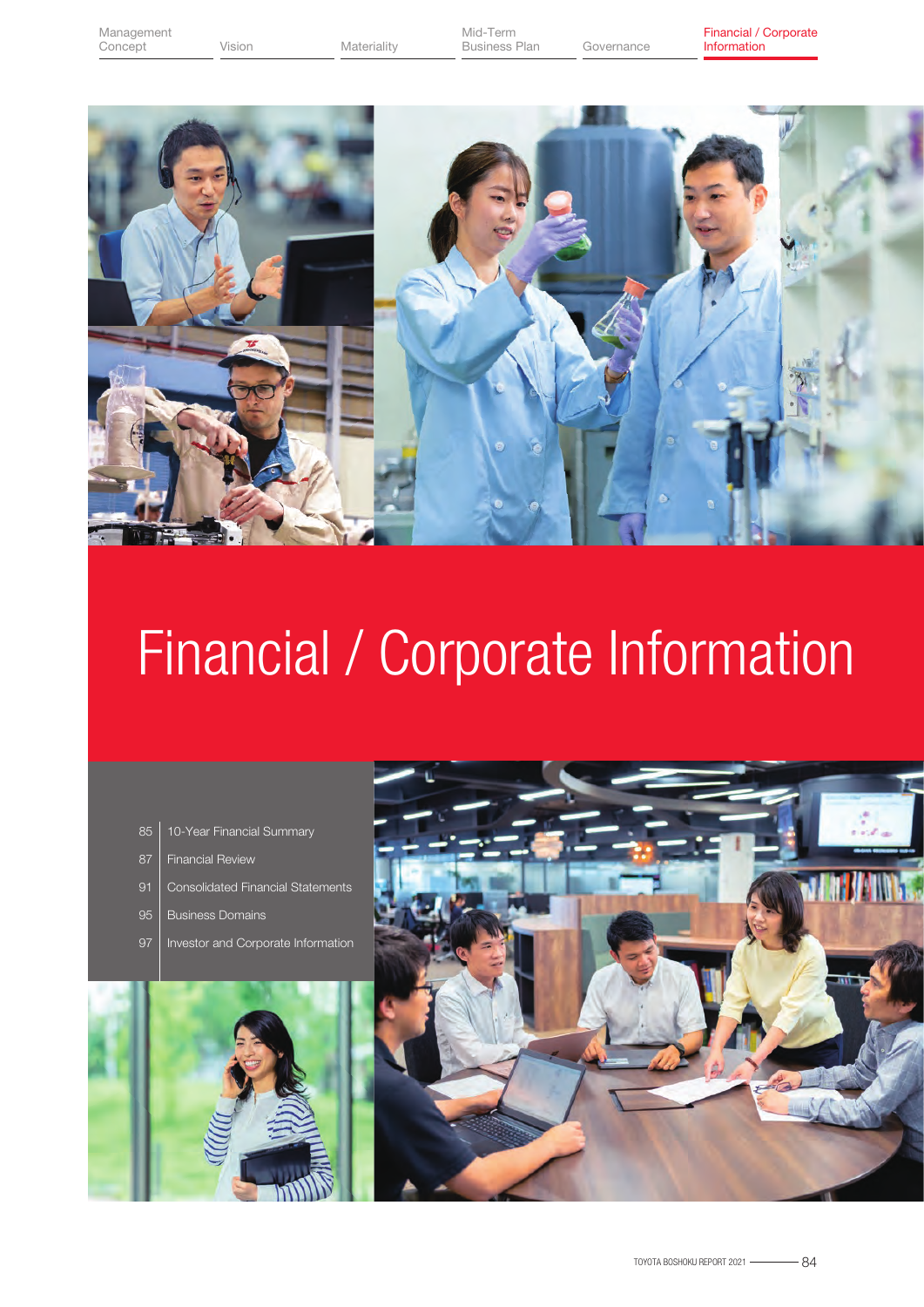

|                                                                     | Japanese GAAP |           |           |  |
|---------------------------------------------------------------------|---------------|-----------|-----------|--|
| FY Years ended March 31                                             | 2012          | 2013      | 2014      |  |
| Revenue                                                             | 964,295       | 1,079,497 | 1,218,399 |  |
| Operating profit                                                    | 20,910        | 25,302    | 28,823    |  |
| Profit attributable to owners of the parent                         | 3,232         | 15,792    | 12,610    |  |
| Total equity                                                        | 190,347       | 220,740   | 249,082   |  |
| Capital stock                                                       | 8,400         | 8,400     | 8,400     |  |
| Total assets                                                        | 597,654       | 583,955   | 659,008   |  |
| Capital expenditures                                                | 37,583        | 36.805    | 51,116    |  |
| Depreciation                                                        | 31,529        | 32,744    | 36,302    |  |
| R&D expenses                                                        | 32,543        | 36,321    | 40,189    |  |
| Per Share Data (Yen)                                                |               |           |           |  |
| Basic earnings                                                      | 17.45         | 85.23     | 68.05     |  |
| Diluted earnings*                                                   |               |           |           |  |
| Cash dividends                                                      | 16.00         | 18.00     | 18.00     |  |
| Dividend payout ratio (consolidated) (%)                            | 91.7          | 21.1      | 26.5      |  |
| Equity attributable to owners of the parent                         | 868.93        | 1,010.49  | 1,115.69  |  |
| <b>Cash Flow</b> (Millions of yen)                                  |               |           |           |  |
| Net cash provided by operating activities                           | 46,920        | 44,474    | 49,590    |  |
| Net cash provided by (used in) investing activities                 | (76, 108)     | 5,826     | (51, 867) |  |
| Net cash provided by (used in) financing activities                 | 30,748        | (41, 942) | (5,636)   |  |
| Cash and cash equivalents                                           | 113,947       | 129,323   | 126,648   |  |
| <b>Financial Indicators (%)</b>                                     |               |           |           |  |
| Ratio of operating profit to revenue                                | 2.2           | 2.3       | 2.4       |  |
| ROE: Ratio of profit to equity attributable to owners of the parent | 2.0           | 9.1       | 6.4       |  |
| Ratio of equity attributable to owners of the parent                | 26.9          | 32.1      | 31.4      |  |
| Shareholders' Equity (at fiscal year-end)                           |               |           |           |  |
| Number of shares issued (Thousands)                                 | 187,665       | 187,665   | 187,665   |  |
| Number of shareholders                                              | 22,040        | 21,239    | 22.191    |  |
| Number of employees (excluding temporary employees)                 | 31,883        | 32,986    | 38,198    |  |

\* With regard to diluted earnings per share [diluted net income per share of common stock] in 2012, 2013, 2014, 2015, 2018, 2019, 2020, and 2021, there were no latent shares with dilutive effects.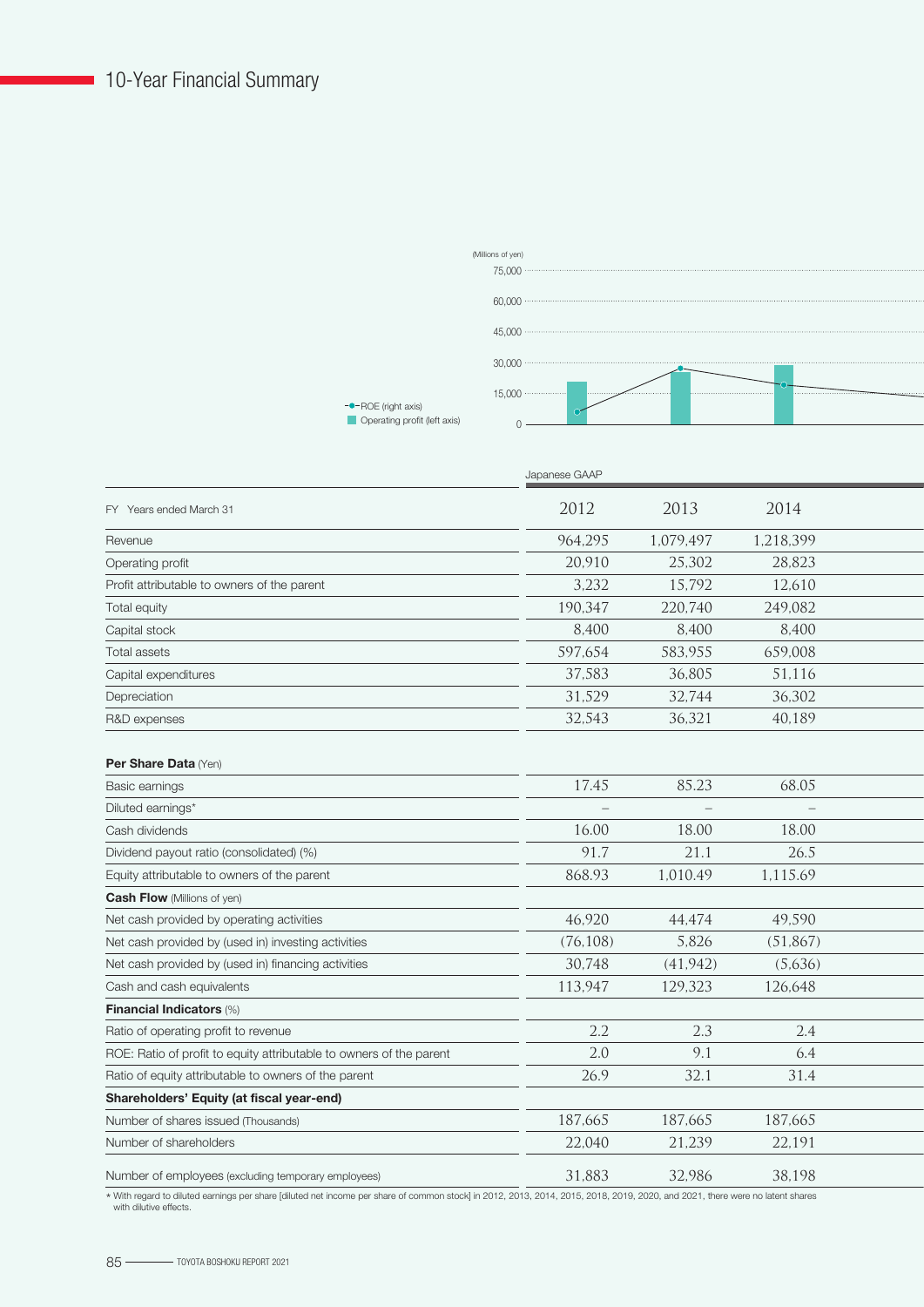| Management<br>Concept | Vision            | Materiality      | Mid-Term          | <b>Business Plan</b> | Governance       | Financial / Corporate<br>Information |
|-----------------------|-------------------|------------------|-------------------|----------------------|------------------|--------------------------------------|
|                       |                   |                  |                   |                      |                  |                                      |
|                       |                   |                  |                   |                      |                  |                                      |
|                       |                   |                  |                   |                      |                  |                                      |
|                       |                   |                  |                   |                      |                  |                                      |
|                       |                   |                  |                   |                      |                  |                                      |
|                       |                   |                  |                   |                      |                  | (% )                                 |
|                       |                   |                  |                   |                      |                  | $-25$                                |
|                       |                   |                  |                   |                      |                  | $-20$                                |
|                       |                   |                  |                   |                      |                  | ⋯ 15                                 |
|                       |                   |                  |                   |                      |                  | 10                                   |
|                       |                   |                  |                   |                      |                  | -5                                   |
|                       |                   |                  |                   |                      |                  |                                      |
|                       |                   |                  |                   |                      |                  |                                      |
|                       |                   |                  |                   | <b>IFRS</b>          |                  | Millions of yen                      |
|                       |                   |                  |                   |                      |                  |                                      |
| 2015                  | 2016              | 2017             | 2018              | 2019                 | 2020             | 2021                                 |
| 1,305,502             | 1,415,772         | 1,357,913        | 1,399,530         | 1,417,376            | 1,372,616        | 1,272,140                            |
| 32,393                | 59,492            | 71,936           | 71,198            | 61,257               | 47,785           | 57,103                               |
| 5,204                 | 3,900             | 45,359           | 42,762            | 27,457               | 24,786           | 31,188                               |
| 264,038<br>8,400      | 243,146<br>8,400  | 276,274<br>8,400 | 308,620<br>8,400  | 329,329<br>8,400     | 321,701<br>8,400 | 369,650<br>8,400                     |
| 719,680               | 725,895           | 691,921          | 744,558           | 793,599              | 780,714          | 845,778                              |
| 50,190                | 36,898            | 35,500           | 52,095            | 61,341               | 58,715           | 46,731                               |
| 40,121                | 41,012            | 36,228           | 34,755            | 35,153               | 37,575           | 38,194                               |
| 38,821                | 38,450            | 37,884           | 47,393            | 46,965               | 45,902           | 41,831                               |
|                       |                   |                  |                   |                      |                  |                                      |
|                       |                   |                  |                   |                      |                  |                                      |
| 28.08                 | 21.02             | 244.28           | 230.27            | 147.85               | 132.88           | 166.93                               |
|                       | 21.02             | 244.27           |                   |                      |                  |                                      |
| 18.00                 | 30.00             | 50.00            | 54.00             | 56.00                | 54.00            | 45.00                                |
| 64.1<br>1,164.36      | 142.7             | 20.5             | 23.5              | 37.9                 | 40.6             | 27.0                                 |
|                       | 1,065.72          | 1,240.77         | 1,414.91          | 1,573.44             | 1,557.93         | 1,792.56                             |
| 65,536                | 78,912            | 95,389           | 86,117            | 60,720               | 79,673           | 74,483                               |
| (51,615)              | (48,086)          | (48, 927)        | (51, 707)         | (58, 915)            | (54, 175)        | (51, 392)                            |
| 516                   | (8,739)           | (61, 347)        | (3,528)           | (19,526)             | (13,964)         | 2,756                                |
| 143,493               | 160,904           | 144,889          | 178,372           | 158,192              | 163,377          | 195,180                              |
|                       |                   |                  |                   |                      |                  |                                      |
| 2.5                   | 4.2               | 5.3              | 5.1               | 4.3                  | 3.5              | 4.5                                  |
| 2.5                   | 1.9               | 21.2             | 17.3              | 9.6                  | 8.5              | 10.0                                 |
| 30.0                  | 27.3              | 33.3             | 35.3              | 36.8                 | 37.3             | 39.6                                 |
|                       |                   |                  |                   |                      |                  |                                      |
| 187,665<br>16,746     | 187,665<br>14,517 | 187,665          | 187,665<br>13,287 | 187,665<br>14,066    | 187,665          | 187,665                              |
|                       |                   | 12,226           |                   |                      | 14,715           | 16,177                               |
| 41,509                | 41,624            | 41,428           | 41,409            | 43,103               | 44,375           | 44,154                               |
|                       |                   |                  |                   |                      |                  |                                      |

Ξ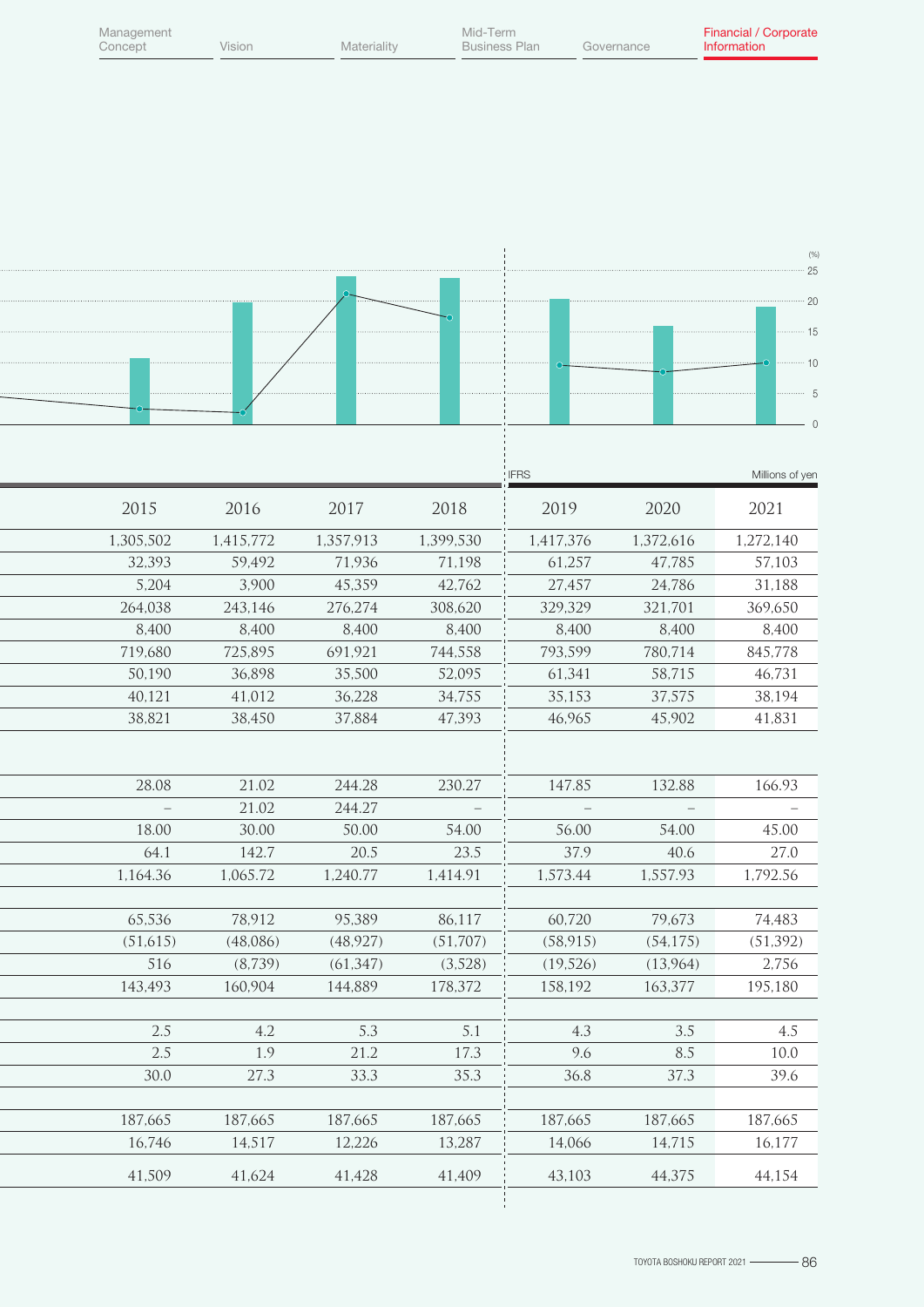#### Overview of fiscal 2021

The coronavirus pandemic has triggered a global economic crisis of historic proportions. It has also had a major impact on social life: lifestyles are changing dramatically, social distancing has promoted a shift to contactless, and digitalization is accelerating in this new normal. In addition, as the response to climate change advances on a global scale, countries around the world are making further progress in their efforts to become carbon neutral. In Japan, as the economy continues to stagnate due to the effects of the pandemic, the government's declared goal of achieving net zero greenhouse gas emissions by 2050 has accelerated environmental measures, while digital transformation is also gaining momentum.

#### Seat production volume

The Toyota Boshoku group's total seat production volume on a consolidated basis fell 520,000 units from fiscal 2020 to 7.02 million units. By geographic region, seat production volume in Japan decreased 370,000 units to 2.9 million units. In The Americas, total seat production volume decreased 130,000 units to 1.09 million units. In Asia & Oceania, seat production increased 90,000 units to 2.31 million units. In Europe & Africa, seat production decreased 100,000 units to 720,000 units.



#### Revenue

Consolidated revenue decreased by 100.4 billion yen (–7.3%) from fiscal 2020 to 1,272.1 billion yen, due to factors including the suspension of operations following the spread of COVID-19 in the first quarter.





#### Profit

Consolidated operating profit increased by 9.3 billion yen (19.5%) to 57.1 billion yen, and profit before income taxes increased by 9.2 billion yen (19.3%) to 57.3 billion yen compared with fiscal 2020, as a result of increased production in China and company-wide efforts to streamline overhead costs, despite reduced production as a result of COVID-19. Profit attributable to owners of the parent increased by 6.4 billion yen (25.8%) to 31.1 billion yen compared to fiscal 2020.





#### Revenue and operating profit by geographic region -Japan

Revenue decreased by 68.6 billion yen (–8.9%) from fiscal 2020 to 699.6 billion yen due to the spread of COVID-19 and reduced production following the earthquake that occurred offshore Fukushima prefecture in February 2021. Operating profit increased by 3.8 billion yen (37.1%) from fiscal 2020 to 14.0 billion yen due to rationalization and streamlining of overhead costs, despite production cutbacks.

#### -The Americas

Revenue decreased by 26.8 billion yen (–9.8%) from fiscal 2020 to 246.0 billion yen due to reduced production following the spread of COVID-19. Operating profit increased by 0.6 billion yen (72.4%) from fiscal 2020 to 1.4 billion yen, due to factors including a decrease in preparatory production costs associated with the launch of new products and rationalization measures, despite production cutbacks.

#### -Asia & Oceania

Despite increased production in China, revenue decreased by 9.6 billion yen (–2.9%) from fiscal 2020 to 324.2 billion yen, mainly due to reduced production resulting from the spread of COVID-19 in Asian countries such as Thailand and Indonesia. Operating profit increased by 1.9 billion yen (5.8%) from fiscal 2020 to 35.5 billion yen, mainly due to increased production in China and changes in the product mix.

#### -Europe & Africa

Revenue decreased by 5.7 billion yen (–6.5%) from fiscal 2020 to 82.6 billion yen, mainly due to reduced production following the spread of COVID-19. Operating profit increased by 3.0 billion yen (100.2%) to 6.0 billion yen, despite production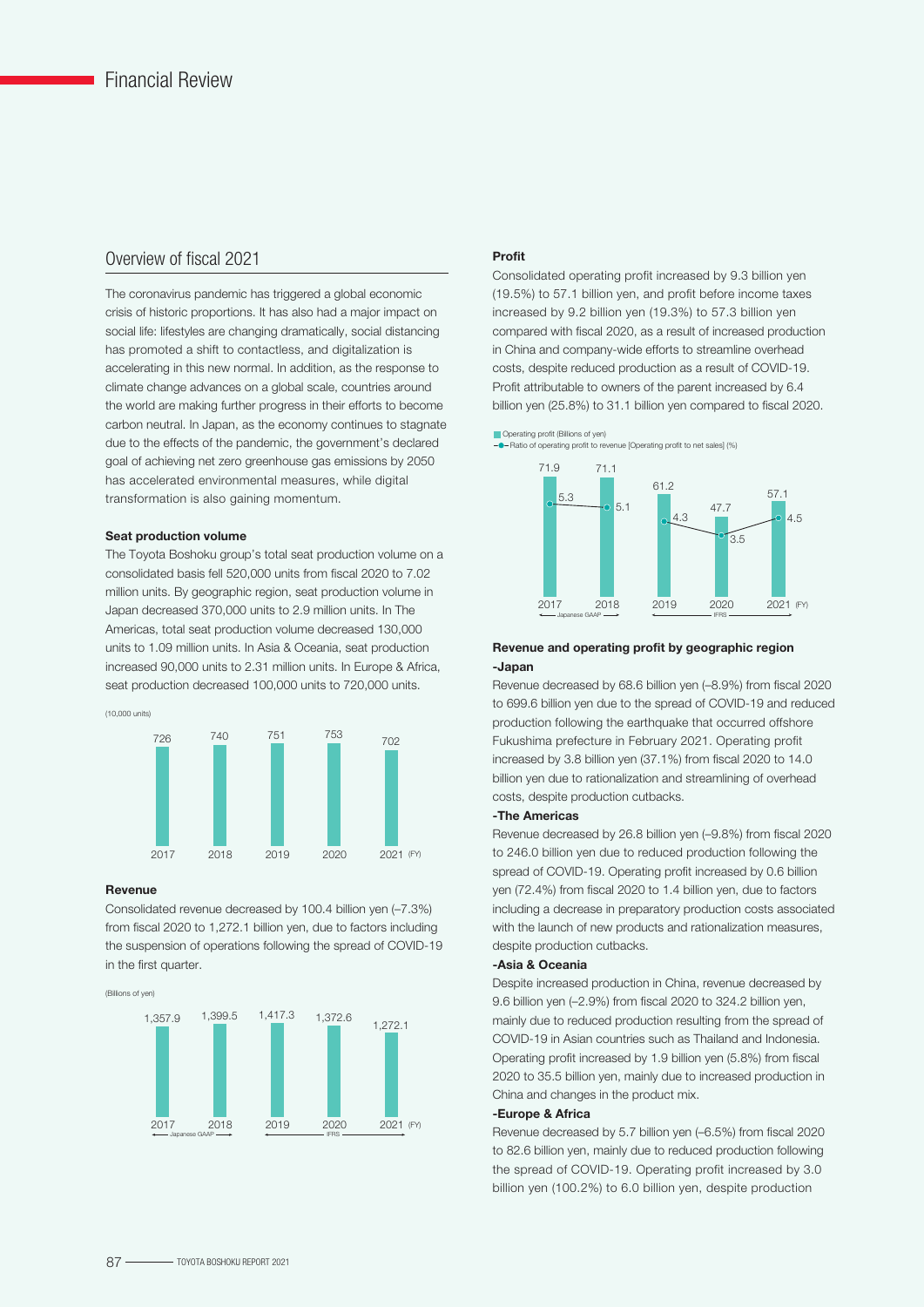cutbacks, due to streamlining of overhead costs, foreign exchange effects, and the fact that an estimated loss associated with a fund leakage incident was recorded in fiscal 2020.



#### Summary of Financial Position

Assets at the end of fiscal 2021 totaled 845.7 billion yen, an increase of 65.0 billion yen compared to the end of fiscal 2020, mainly due to an increase in cash and cash equivalents and trade receivables.

 Meanwhile, liabilities increased by 17.1 billion yen compared to the end of fiscal 2020, to 476.1 billion yen. This was mainly due to an increase in long-term borrowings.

 Capital increased by 47.9 billion yen compared to the end of fiscal 2020, to 369.6 billion yen. This was mainly due to the recording of net profit attributable to owners of the parent.

#### Cash flow

Cash and cash equivalents at the end of fiscal 2021 on a consolidated basis increased 31.8 billion yen (19.5%) from the end of fiscal 2020 to 195.1 billion yen.

Cash and cash equivalents at end of period (Billions of yen)



#### -Net cash provided by operating activities

Net cash provided by operating activities amounted to 74.4 billion yen. This was mainly due to such cash-increasing factors as profit before income taxes of 57.3 billion yen and depreciation and amortization of 39.9 billion yen, despite such cash-decreasing factors as an increase in trade receivables of 17.9 billion yen.

#### -Net cash used in investing activities

Net cash used in investing activities amounted to 51.3 billion yen. This was mainly due to such cash-decreasing factors as expenditures of 48.9 billion yen for the acquisition of tangible fixed assets.

#### -Net cash provided by financing activities

Net cash provided by financing activities amounted to 2.7 billion yen. Despite such cash-decreasing factors as repayment of long-term borrowings of 17.9 billion yen and repayment of short-term borrowings of 12.8 billion yen, cash increased mainly due to proceeds from long-term borrowings of 45.9 billion yen.

#### Overview of capital expenditures

In fiscal 2021, total capital expenditures amounted to 46.7 billion yen. These investments were concentrated on measures for new products as well as rationalizing and upgrading production facilities. These consisted mainly of capital expenditures in Japan and Asia & Oceania.

 Capital expenditures in Japan amounted to 29.0 billion yen, and were mainly for measures for new products, rationalizing and upgrading production facilities, and establishing new information systems. Capital expenditures in The Americas amounted to 5.1 billion yen, and were mainly for measures for new products, and rationalizing and upgrading production facilities. Capital expenditures in Asia & Oceania amounted to 10.4 billion yen, and were mainly for measures for new products, and rationalizing and upgrading production facilities. Capital expenditures in Europe & Africa amounted to 2.1 billion yen, and were mainly for measures for new products, and rationalizing and upgrading production facilities.

Capital expenditures (Billions of yen) Depreciation (Billions of yen)

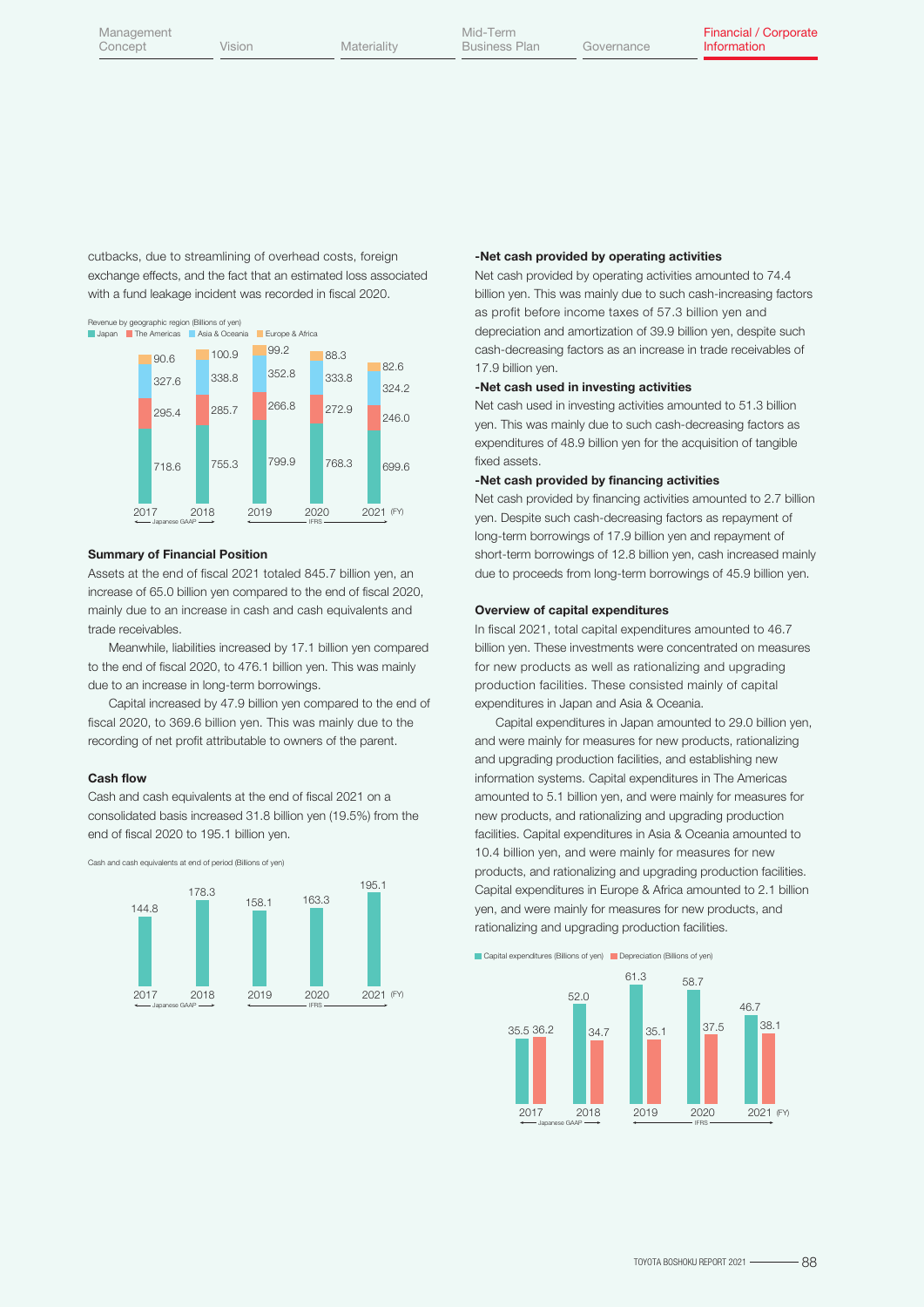#### Basic policy of R&D activities

The Toyota Boshoku group works to develop appealing, high-quality products that meet the expectations of all customers throughout the world by leveraging the Company's own unique technologies and structures in accordance with the basic concept of "developing products that earn the trust of and satisfy customers."

 The Toyota Boshoku group anticipates the ongoing sophistication and diversification of customer needs, and strives to develop appealing technologies and products unrivaled by our competitors while further enhancing our core technologies. Additionally, we are building an optimal development system across the entire group that is focused on global markets through Regional Management & Collaboration Hubs (RM&CH) that carry out product development based on the needs of each respective region. Furthermore, we will continue to strengthen our competitiveness by carrying out thoroughgoing activities to realize high-quality products at reasonable prices to ensure we can respond to the rapid expansion of emerging country markets.

 In fiscal 2021, R&D expenses, including development expenses recorded under intangible assets, amounted to 41.8 billion yen.



#### Outlook for fiscal 2022

The outlook for the global economy in fiscal 2022 is expected to remain uncertain due to factors including the rapid spread of COVID-19 variants and trade friction between the US and China.

In terms of the Company's business environment, while demand is expected to recover on a global basis, the situation is likely to remain unpredictable due to concerns surrounding material supply issues resulting from semiconductor shortages and natural disasters such as cold waves (sudden drops in air temperature) and earthquakes.

 Under these circumstances, we forecast growth in consolidated revenue to 1.4 trillion yen in fiscal 2022 (up 10.1% from fiscal 2021), mainly due to a recovery in global demand, despite risks from COVID-19 and component supply issues.

We expect operating profit to increase to 72 billion yen (up) 26.1% from fiscal 2021) due to increased production and a boost from new products, driven by model changes, while making upfront investments for future growth. Net profit attributable to owners of the parent is expected to be 47 billion yen (up 50.7% from fiscal 2021).

#### Fiscal 2022 forecast

|                                                |           | FY2021<br>results   | FY2022<br>forecast |
|------------------------------------------------|-----------|---------------------|--------------------|
| Revenue                                        |           | 1,272.1 billion yen | 1,400 billion yen  |
| Operating profit                               |           | 57.1 billion yen    | 72 billion yen     |
| Profit attributable<br>to owners of the parent |           | 31.1 billion yen    | 47 billion yen     |
| Seat production volume                         |           | 7.02 million units  | 8.03 million units |
| Basic earnings per share                       |           | 166.93 yen          | 251.54 yen         |
| Cash dividends per share                       |           | 45.00 yen           | 64.00 yen          |
| Exchange rates                                 | US dollar | 106 yen             | 105 yen            |
|                                                | Euro      | $124$ yen           | 125 yen            |

\* Announced on July 30, 2021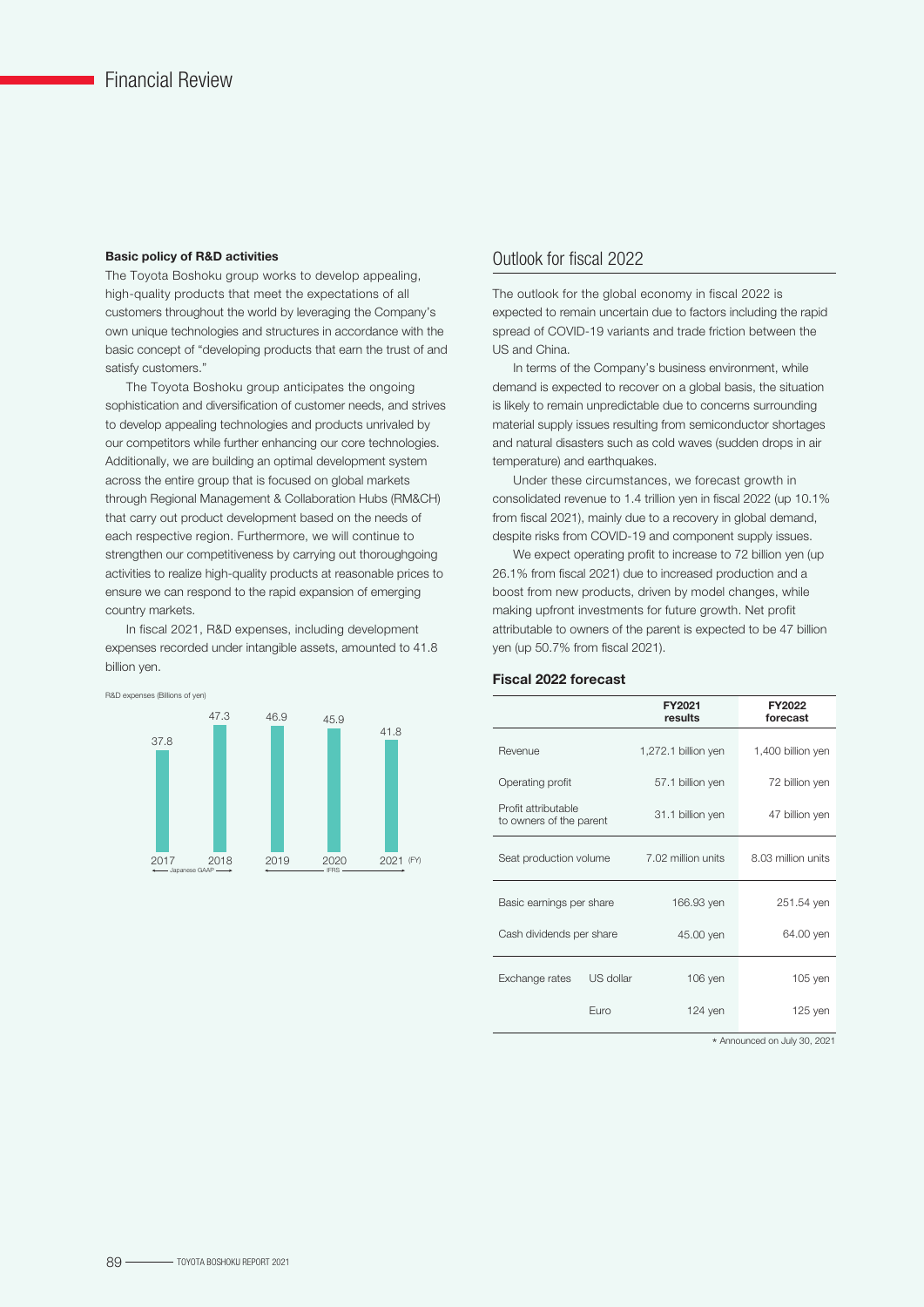#### Seat production volume

On an overall consolidated basis, we forecast that seat production volume will increase by 1.01 million units from fiscal 2021 to 8.03 million units. By geographic region, in Japan, we forecast that seat production volume will increase 290,000 units from fiscal 2021 to 3.18 million units. In The Americas, production is expected to increase 250,000 units from fiscal 2021 to 1.34 million units. In Asia and Oceania, we forecast that total seat production volume will increase 320,000 units from fiscal 2021 to 2.64 million units. In Europe & Africa, we forecast that production will increase 150,000 units from fiscal 2021 to 870,000 units.



#### Factors underlying changes in operating profit

While making upfront investments for future growth, we envisage an increase in operating profit of 14.8 billion yen to 72 billion yen due to the effects of increased global production and a boost from new products, mainly in Japan and China, and we believe that our earnings capability is steadily improving.



#### Forecast of results by geographic region -Japan

Revenue is expected to be 760 billion yen, an increase of 60.3 billion yen from fiscal 2021. Operating profit is forecast to be

17.5 billion yen, an increase of 3.4 billion yen from fiscal 2021, due to increased production and a boost from new products, despite the impact of future-oriented investments.

#### -The Americas

Revenue is expected to be 280 billion yen, an increase of 33.9 billion yen from fiscal 2021. Operating profit is forecast to increase by 10.5 billion yen from fiscal 2021 to 12 billion yen, due to increased production and the elimination of temporary inefficiencies associated with model changes.

#### -Asia & Oceania

Revenue is expected to be 360 billion yen, an increase of 35.7 billion yen from fiscal 2021. Operating profit is forecast to increase by 0.9 billion yen from fiscal 2021 to 36.5 billion yen, due mainly to increased production and a boost from new products in China.

#### -Europe & Africa

Revenue is expected to be 90 billion yen, an increase of 7.3 billion yen from fiscal 2021. Operating profit is forecast to be 6 billion yen, about the same level as fiscal 2021, mainly due to increased production, despite higher overhead costs.



#### Cash dividends

For fiscal 2022, we plan to pay an annual dividend of 64 yen per share, an increase of 19 yen from fiscal 2021.

Trends in dividend (Yen) Interim dividend Year-end dividend Dividend payout ratio (consolidated) (%)

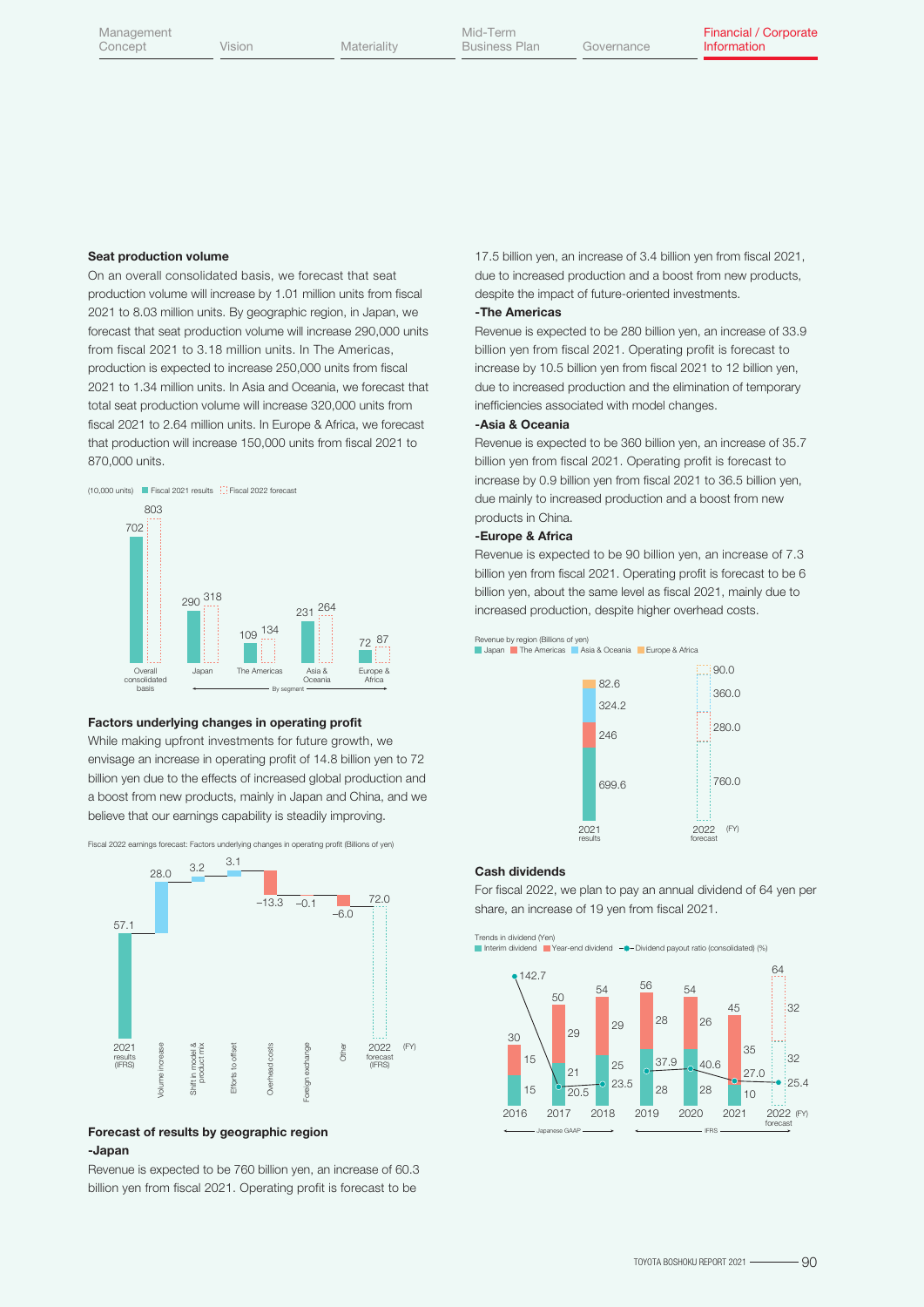٦

### Consolidated Statement of Financial Position

|                                                   |                                | Millions of yen                |
|---------------------------------------------------|--------------------------------|--------------------------------|
| <b>FY</b>                                         | 2020<br>(As of March 31, 2020) | 2021<br>(As of March 31, 2021) |
| <b>Assets</b>                                     |                                |                                |
| <b>Current assets</b>                             |                                |                                |
| Cash and cash equivalents                         | 163,377                        | 195,180                        |
| Trade and other receivables                       | 197,081                        | 222,827                        |
| Inventories                                       | 68,166                         | 61,848                         |
| Other financial assets                            | 15,120                         | 14,416                         |
| Income taxes receivable                           | 4,827                          | 3,710                          |
| Other current assets                              | 8,976                          | 8,868                          |
| <b>Total current assets</b>                       | 457,548                        | 506,851                        |
| <b>Non-current assets</b>                         |                                |                                |
| Property, plant and equipment                     | 256,661                        | 263,841                        |
| Goodwill                                          | 4,871                          | 4,881                          |
| Intangible assets                                 | 10,873                         | 13,177                         |
| Investments accounted for using equity method     | 15,011                         | 13,447                         |
| Other financial assets                            | 18,561                         | 26,219                         |
| Deferred tax assets                               | 15,572                         | 15,725                         |
| Other non-current assets                          | 1,614                          | 1,632                          |
| <b>Total non-current assets</b>                   | 323,166                        | 338,926                        |
| <b>Total assets</b>                               | 780,714                        | 845,778                        |
| <b>Liabilities and equity</b>                     |                                |                                |
| Liabilities                                       |                                |                                |
| <b>Current liabilities</b>                        |                                |                                |
| Trade and other payables                          | 179,103                        | 175,133                        |
| Bonds and borrowings                              | 50,231                         | 22,151                         |
| Other financial liabilities                       | 3,410                          | 4,076                          |
| Income taxes payable                              | 6,302                          | 7,498                          |
| Provisions                                        | 3,921                          | 5,937                          |
| Other current liabilities                         | 70,358                         | 71,213                         |
| <b>Total current liabilities</b>                  | 313,327                        | 286,010                        |
| <b>Non-current liabilities</b>                    |                                |                                |
| Bonds and borrowings                              | 74,301                         | 119,623                        |
| Other financial liabilities                       | 7,758                          | 6,490                          |
| Retirement benefit liability                      | 58,982                         | 55,376                         |
| Provisions                                        | 255                            | 224                            |
| Deferred tax liabilities                          | 2,776                          | 6,552                          |
| Other non-current liabilities                     | 1,611                          | 1,848                          |
| <b>Total non-current liabilities</b>              | 145,685                        | 190,116                        |
| <b>Total liabilities</b>                          | 459,013                        | 476,127                        |
| <b>Equity</b>                                     |                                |                                |
| Share capital                                     | 8,400                          | 8,400                          |
| Capital surplus                                   | 3,044                          | 3,092                          |
| Retained earnings                                 | 289,880                        | 316,931                        |
| Treasury shares                                   | (1,674)                        | (1,620)                        |
| Other components of equity                        | (8,599)                        | 8,131                          |
| Total equity attributable to owners of the parent | 291,051                        | 334,935                        |
| Non-controlling interests                         | 30,649                         | 34,715                         |
| <b>Total equity</b>                               | 321,701                        | 369,650                        |
| <b>Total liabilities and equity</b>               | 780,714                        | 845,778                        |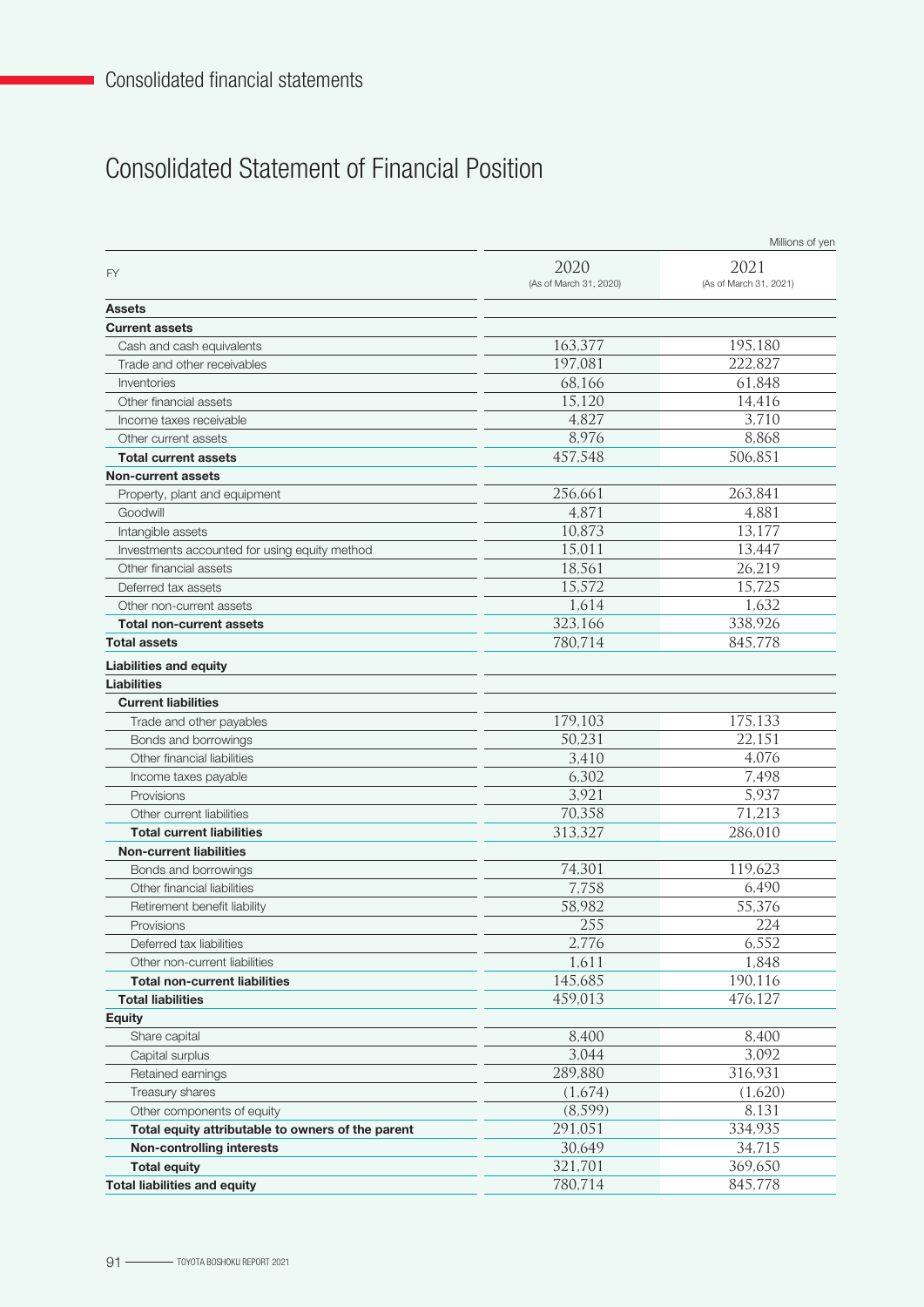## Consolidated Statement of Profit or Loss

| 2020<br>2021<br>(Fiscal year ended March 31, 2020)<br>(Fiscal year ended March 31, 2021)<br>1,372,616<br>1,272,140<br>1,238,561<br>1,138,717<br>134,054<br>133,423<br>84,323<br>77,774<br>5,847<br>6,243<br>7,792<br>4,789<br>47,785<br>57,103<br>2,102<br>2,245<br>2,865<br>1,437<br>(423)<br>908<br>48,074<br>57,345<br>16,446<br>19,748<br>37,597<br>31,628<br>24,786<br>31,188<br>Owners of the parent<br>6,841<br>6,408<br>Non-controlling interests |                                                                         | Millions of yen |
|-----------------------------------------------------------------------------------------------------------------------------------------------------------------------------------------------------------------------------------------------------------------------------------------------------------------------------------------------------------------------------------------------------------------------------------------------------------|-------------------------------------------------------------------------|-----------------|
|                                                                                                                                                                                                                                                                                                                                                                                                                                                           | <b>FY</b>                                                               |                 |
|                                                                                                                                                                                                                                                                                                                                                                                                                                                           | Revenue                                                                 |                 |
|                                                                                                                                                                                                                                                                                                                                                                                                                                                           | Cost of sales                                                           |                 |
|                                                                                                                                                                                                                                                                                                                                                                                                                                                           | <b>Gross profit</b>                                                     |                 |
|                                                                                                                                                                                                                                                                                                                                                                                                                                                           | Selling, general and administrative expenses                            |                 |
|                                                                                                                                                                                                                                                                                                                                                                                                                                                           | Other income                                                            |                 |
|                                                                                                                                                                                                                                                                                                                                                                                                                                                           | Other expenses                                                          |                 |
|                                                                                                                                                                                                                                                                                                                                                                                                                                                           | <b>Operating profit</b>                                                 |                 |
|                                                                                                                                                                                                                                                                                                                                                                                                                                                           | Finance income                                                          |                 |
|                                                                                                                                                                                                                                                                                                                                                                                                                                                           | Finance expenses                                                        |                 |
|                                                                                                                                                                                                                                                                                                                                                                                                                                                           | Share of profit (loss) of investments accounted for using equity method |                 |
|                                                                                                                                                                                                                                                                                                                                                                                                                                                           | Profit before income taxes                                              |                 |
|                                                                                                                                                                                                                                                                                                                                                                                                                                                           | Income tax expense                                                      |                 |
|                                                                                                                                                                                                                                                                                                                                                                                                                                                           | Profit for the period                                                   |                 |
|                                                                                                                                                                                                                                                                                                                                                                                                                                                           | Profit attributable to                                                  |                 |
|                                                                                                                                                                                                                                                                                                                                                                                                                                                           |                                                                         |                 |
|                                                                                                                                                                                                                                                                                                                                                                                                                                                           |                                                                         |                 |

#### Profit attributable to owners of the parent per share

| Basic earnings per share (Yen)   | 132.88                   | 166.93 |
|----------------------------------|--------------------------|--------|
| Diluted earnings per share (Yen) | $\overline{\phantom{a}}$ |        |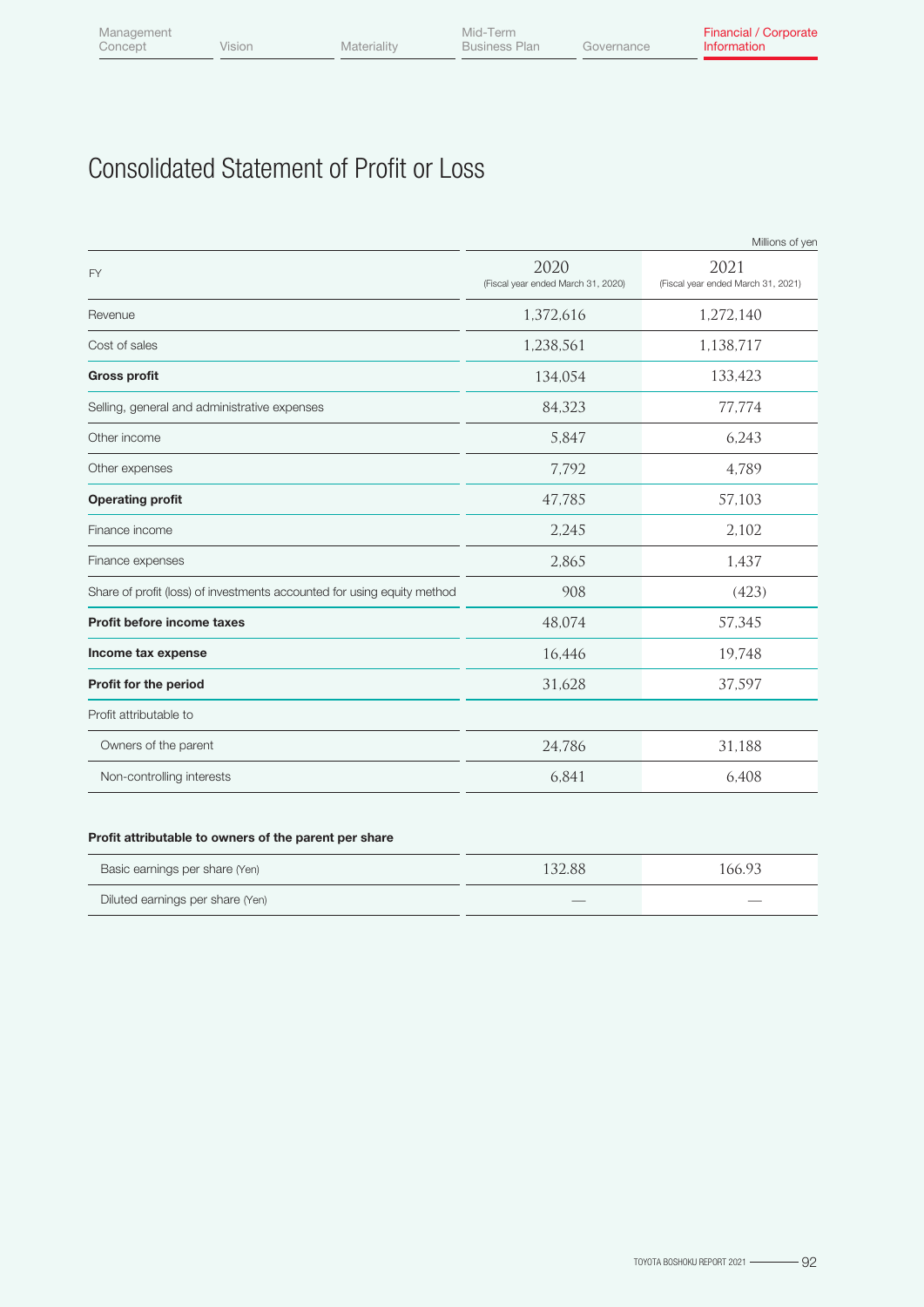# Consolidated Statement of Comprehensive Income

|                                                                                                             |                                            | Millions of yen                            |
|-------------------------------------------------------------------------------------------------------------|--------------------------------------------|--------------------------------------------|
| FY                                                                                                          | 2020<br>(Fiscal year ended March 31, 2020) | 2021<br>(Fiscal year ended March 31, 2021) |
| Profit for the period                                                                                       | 31,628                                     | 37,597                                     |
| Other comprehensive income<br>Items that will not be reclassified to profit or loss                         |                                            |                                            |
| Remeasurements of defined benefit plans                                                                     | 257                                        | 2,552                                      |
| Net change in fair value of equity instruments measured at<br>fair value through other comprehensive income | (1,904)                                    | 4,663                                      |
| Share of other comprehensive income of investments<br>accounted for using equity method                     | 100                                        | 23                                         |
| Items that may be reclassified to profit or loss                                                            |                                            |                                            |
| Exchange differences on translation of foreign operations                                                   | (13, 317)                                  | 14,455                                     |
| Net change in fair value of debt instruments measured at<br>fair value through other comprehensive income   | (0)                                        | (8)                                        |
| Share of other comprehensive income of investments<br>accounted for using equity method                     | (302)                                      | 82                                         |
| Total other comprehensive income                                                                            | (15, 165)                                  | 21,769                                     |
| Comprehensive income                                                                                        | 16,462                                     | 59,366                                     |
| Comprehensive income attributable to                                                                        |                                            |                                            |
| Owners of the parent                                                                                        | 11,636                                     | 50,506                                     |
| Non-controlling interests                                                                                   | 4,825                                      | 8,859                                      |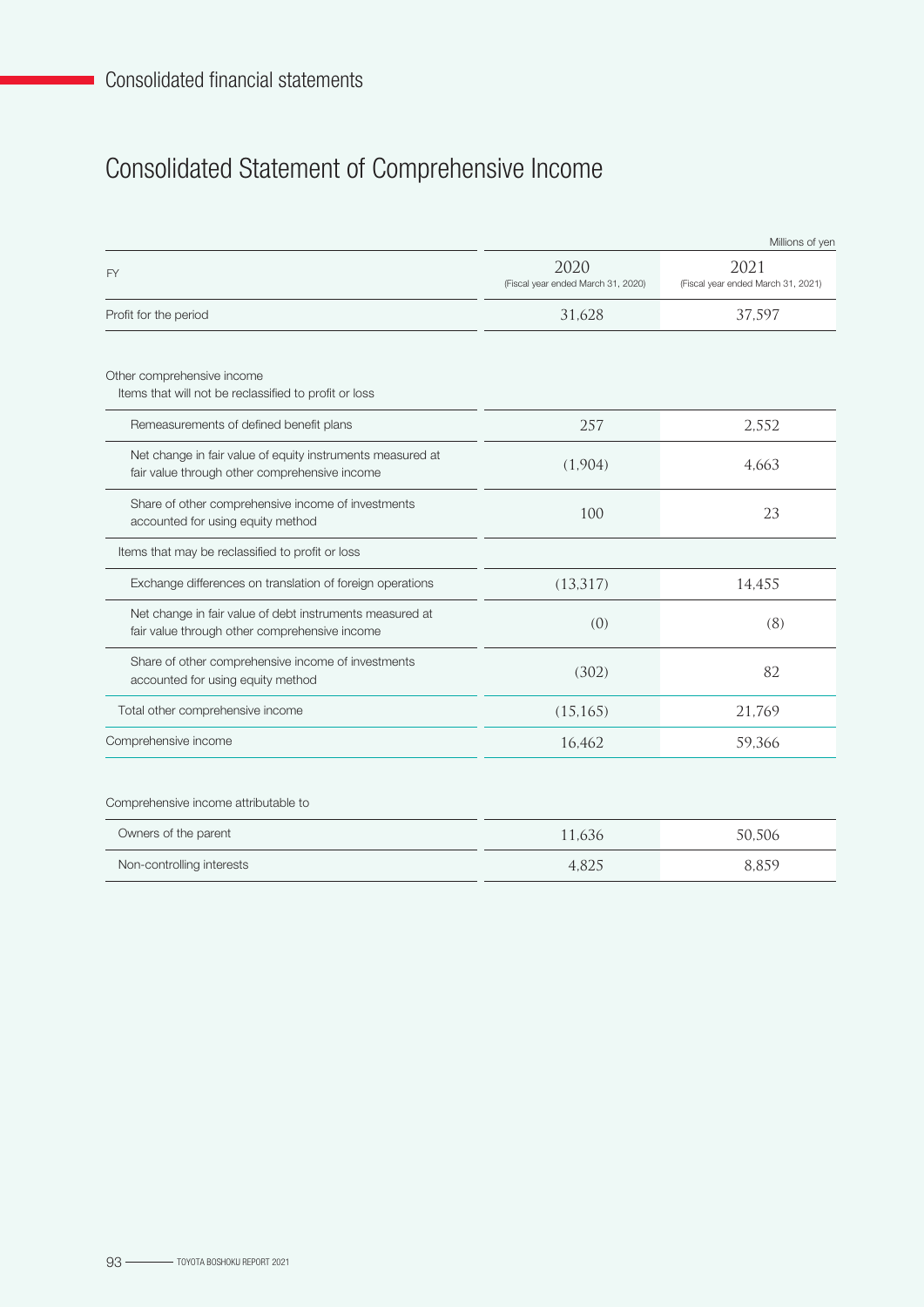## Consolidated Statement of Cash Flows

|                                                                                         |                                            | Millions of yen                            |
|-----------------------------------------------------------------------------------------|--------------------------------------------|--------------------------------------------|
| <b>FY</b>                                                                               | 2020<br>(Fiscal year ended March 31, 2020) | 2021<br>(Fiscal year ended March 31, 2021) |
| Cash flows from operating activities                                                    |                                            |                                            |
| Profit before income taxes                                                              | 48,074                                     | 57,345                                     |
| Depreciation and amortization                                                           | 40,223                                     | 39,947                                     |
| Interest and dividend income                                                            | (1,920)                                    | (1,465)                                    |
| Decrease (increase) in trade receivables                                                | 37,983                                     | (17,965)                                   |
| Decrease (increase) in inventories                                                      | (4,387)                                    | 8,004                                      |
| Increase (decrease) in trade payables                                                   | (29,601)                                   | (96)                                       |
| Increase (decrease) in retirement benefit liability                                     | 1,659                                      | (1,216)                                    |
| Other                                                                                   | 3,646                                      | 3,847                                      |
| Subtotal                                                                                | 95,678                                     | 88,401                                     |
| Interest received                                                                       | 1,725                                      | 1,303                                      |
| Dividends received                                                                      | 1,046                                      | 1,460                                      |
| Interest paid                                                                           | (1,435)                                    | (1,232)                                    |
| Income taxes paid                                                                       | (17, 342)                                  | (15, 449)                                  |
| Net cash provided by (used in) operating activities                                     | 79,673                                     | 74,483                                     |
| Cash flows from investing activities                                                    |                                            |                                            |
| Purchase of property, plant and equipment                                               | (49, 848)                                  | (48, 922)                                  |
| Proceeds from sales of property, plant and equipment                                    | 1,799                                      | 1,818                                      |
| Purchase of intangible assets                                                           | (3,235)                                    | (5,494)                                    |
| Purchase of equity instruments                                                          | (3,864)                                    | (292)                                      |
| Payments into time deposits                                                             | (8,118)                                    | (8,382)                                    |
| Proceeds from withdrawal of time deposits                                               | 10,041                                     | 11,033                                     |
| Other                                                                                   | (949)                                      | (1, 153)                                   |
| Net cash provided by (used in) investing activities                                     | (54, 175)                                  | (51, 392)                                  |
| Cash flows from financing activities                                                    |                                            |                                            |
| Proceeds from short-term borrowings                                                     | 14,219                                     | 791                                        |
| Repayments of short-term borrowings                                                     | (534)                                      | (12, 816)                                  |
| Proceeds from long-term borrowings                                                      |                                            | 45,909                                     |
| Repayments of long-term borrowings                                                      | (3,674)                                    | (17, 923)                                  |
| Dividends paid                                                                          | (10, 423)                                  | (6,728)                                    |
| Dividends paid to non-controlling interests                                             | (4,660)                                    | (4,856)                                    |
| Payments for acquisition of interests in subsidiaries from<br>non-controlling interests | (6,883)                                    | (36)                                       |
| Repayments of lease liabilities                                                         | (2,007)                                    | (1,786)                                    |
| Other                                                                                   | (0)                                        | 205                                        |
| Net cash provided by (used in) financing activities                                     | (13,964)                                   | 2,756                                      |
| Effect of exchange rate changes on cash and cash equivalents                            | (6,348)                                    | 5,955                                      |
| Net increase (decrease) in cash and cash equivalents                                    | 5,184                                      | 31,802                                     |
| Cash and cash equivalents at beginning of period                                        | 158,192                                    | 163,377                                    |
| Cash and cash equivalents at end of period                                              | 163,377                                    | 195,180                                    |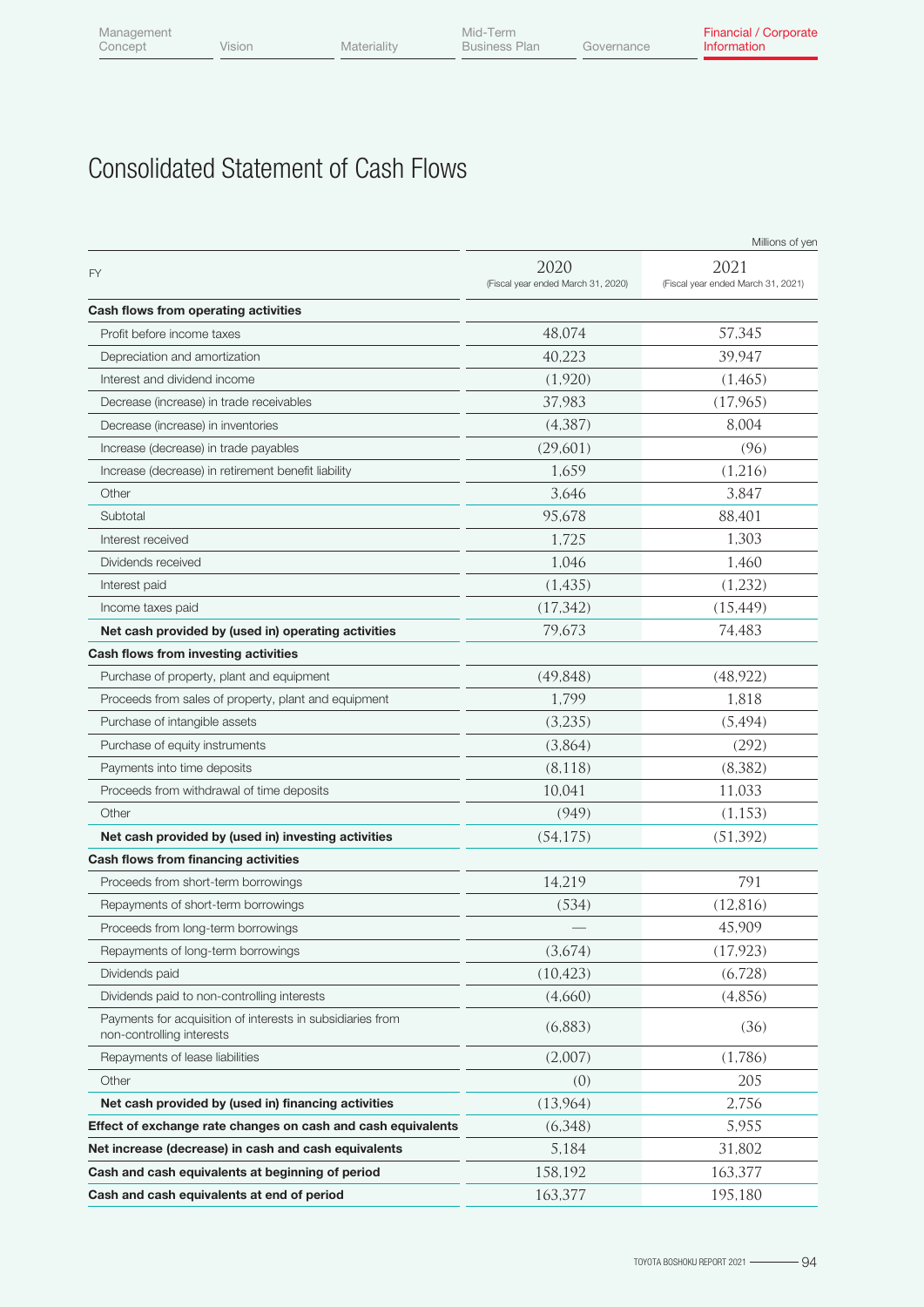### Our three business domains provide the ultimate mobility life for customers around the world

In the three domains of seat, interior & exterior and unit components, the Toyota Boshoku group has delivered a variety of products that realize enriched and higher-quality time and space to people in mobility interior spaces in order to generate excellent quality and new value.

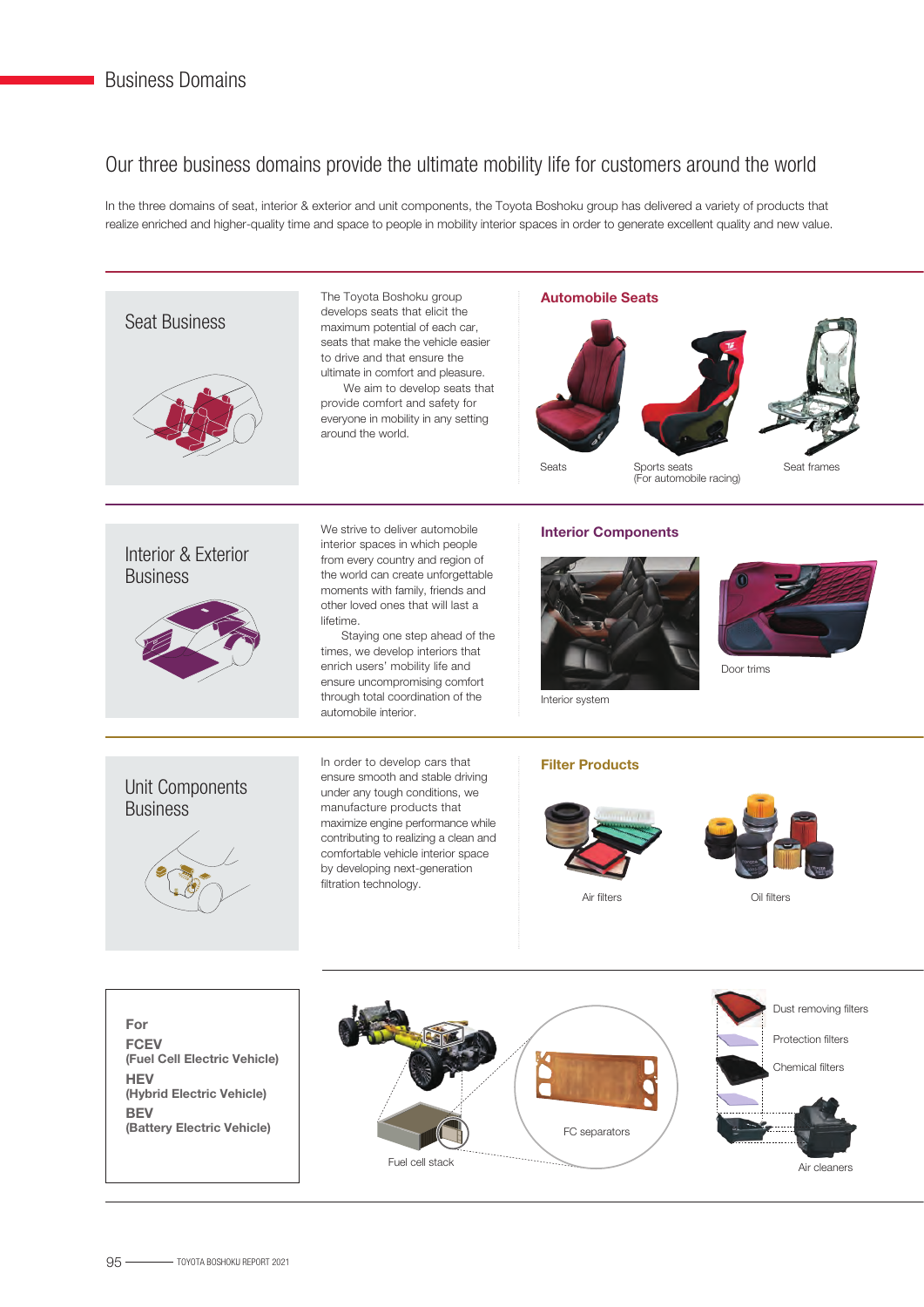|            | Management<br>Concept  | Vision         | Materiality                                            | Mid-Term<br><b>Business Plan</b>                                                               | Governance                                         |                                                          | Financial / Corporate<br>Information           |
|------------|------------------------|----------------|--------------------------------------------------------|------------------------------------------------------------------------------------------------|----------------------------------------------------|----------------------------------------------------------|------------------------------------------------|
|            |                        |                | Seat<br>Interior & Exterior<br><b>Unit Components</b>  |                                                                                                |                                                    |                                                          |                                                |
|            | Executive lounge seats | Lexus LS seats |                                                        | <b>Non-automobile Seats</b><br>Railway seats (Photo provided by<br>East Japan Railway Company) |                                                    | Aircraft seats                                           |                                                |
| Headliners |                        | Illuminations  | <b>Exterior</b><br><b>Components</b><br><b>Bumpers</b> | Fender liners                                                                                  | <b>Others (Textile Components)</b><br>Seat fabrics |                                                          | Seatbelt<br>webbings<br>Curtain-shield airbags |
|            | Cabin air filters      | <b>MIRO</b>    |                                                        | <b>Plastic Parts for Internal Combustion Engine (ICE)</b><br>Air induction<br>systems          | Air cleaners                                       | Intake manifolds<br>(For horizontally<br>opposed engine) | Oil mist<br>separators                         |
|            |                        |                |                                                        |                                                                                                |                                                    |                                                          | TOYOTA BOSHOKU CORP.                           |

Motor core

 $\sim$ 

Lithium-ion batteries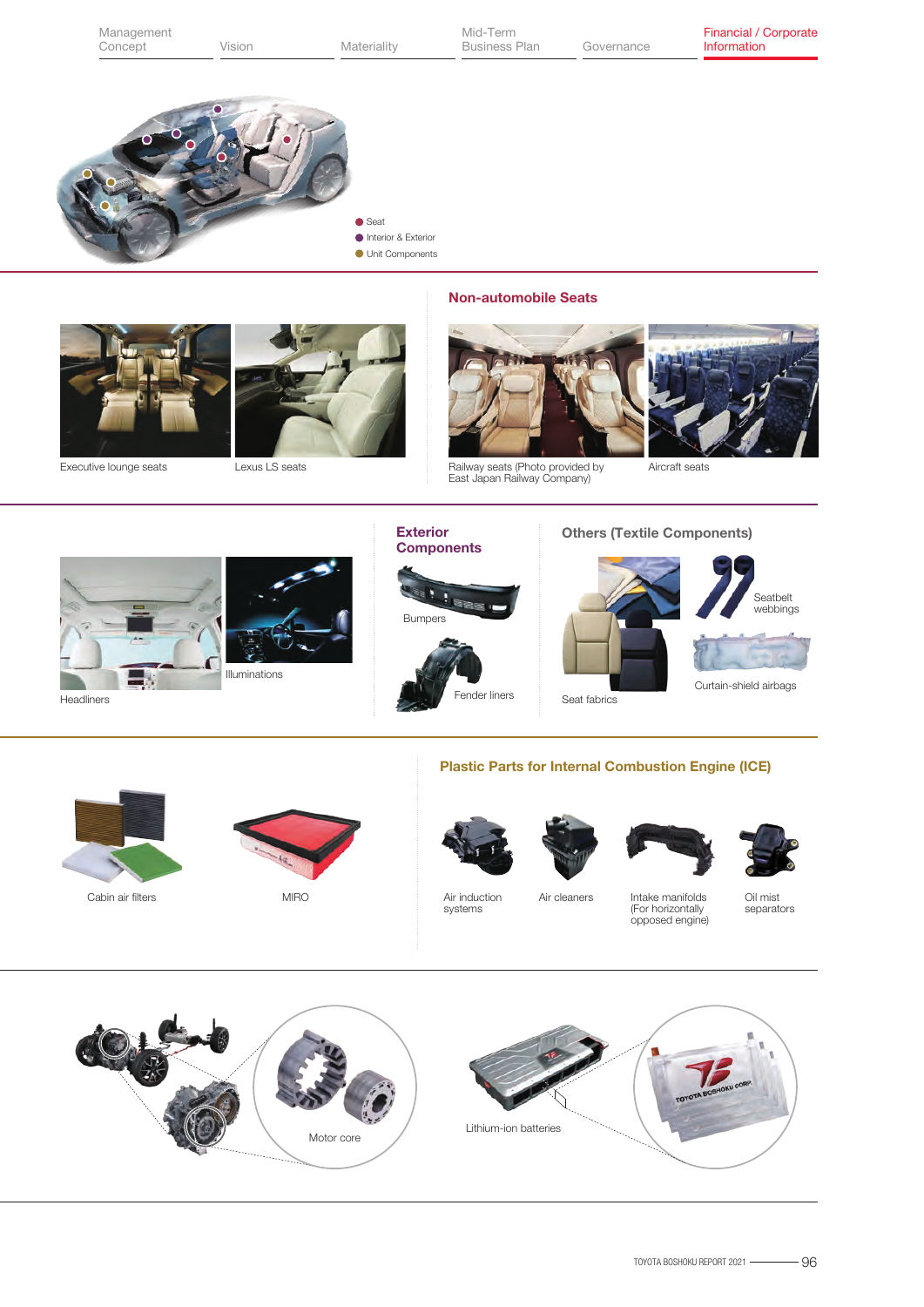### Investor and Corporate Information

As of March 31, 2021

#### Corporate Data

| 1-1 Toyoda-cho, Kariya-shi,<br>Aichi 448-8651, Japan |
|------------------------------------------------------|
| 8.4 billion yen                                      |
| 8,301 (non-consolidated)<br>44,154 (consolidated)    |
| 1918                                                 |
| 1950                                                 |
| Tokyo Stock Exchange and<br>Nagoya Stock Exchange    |
| 3116                                                 |
| PricewaterhouseCoopers Arata LLC                     |
| Mitsubishi UFJ Trust and Banking<br>Corporation      |
|                                                      |

#### Breakdown of Shareholders



#### Number of Shareholders

16,177

#### Total Number of Shares

| Number of shares<br>authorized to be issued | 500,000,000                           |
|---------------------------------------------|---------------------------------------|
| Number of shares                            | 186,847,278                           |
| outstanding                                 | (excluding treasury stock of 818,460) |

#### **Organization Chart** As of July, 2021

| <b>Shareholder's Meeting</b><br>Audit & Supervisory Board<br><b>Board of Directors</b><br>Management Advisory Council<br><b>Corporate Strategy / Corporate Planning /</b><br><b>Corporate Management Meeting</b><br>Audit & Kaizen Department |                                                                                                         |                                                                                                                                     |
|-----------------------------------------------------------------------------------------------------------------------------------------------------------------------------------------------------------------------------------------------|---------------------------------------------------------------------------------------------------------|-------------------------------------------------------------------------------------------------------------------------------------|
| [Corporate Operation Unit]<br>Corporate Planning & Innovation Segment<br>Corporate & Profit Management Segment<br>New Value Creation Center                                                                                                   | [Product Business Unit]<br>Seat Business Segment<br>Product Planning and Development Promotion Center ★ | Seat Components Center<br>Seat Production Engineering Center<br>Seat System Supplier Center                                         |
| Interior Space Visioneering Center                                                                                                                                                                                                            | Interior & Exterior Business Segment<br>Unit Components Business Segment                                | Interior System Supplier Center<br>Interior & Exterior Parts Center<br>Unit Components Center<br>Unit Production Engineering Center |

| [Functional Collaboration                                          | [Production Field]                                                   |  |  |
|--------------------------------------------------------------------|----------------------------------------------------------------------|--|--|
| <b>Reinforcement Unit]</b><br>Quality Field                        | Production Engineering Field<br><b>Production Control Field</b>      |  |  |
| Research & Development Field<br>DX & IT Promotion Field $\bigstar$ | Logistics Field $\bigstar$                                           |  |  |
| Purchasing Field                                                   | Safety Health & Environment Field<br>Manufacturing and Craftsmanship |  |  |
| Marketing & Sales Field                                            | Promotion Field                                                      |  |  |